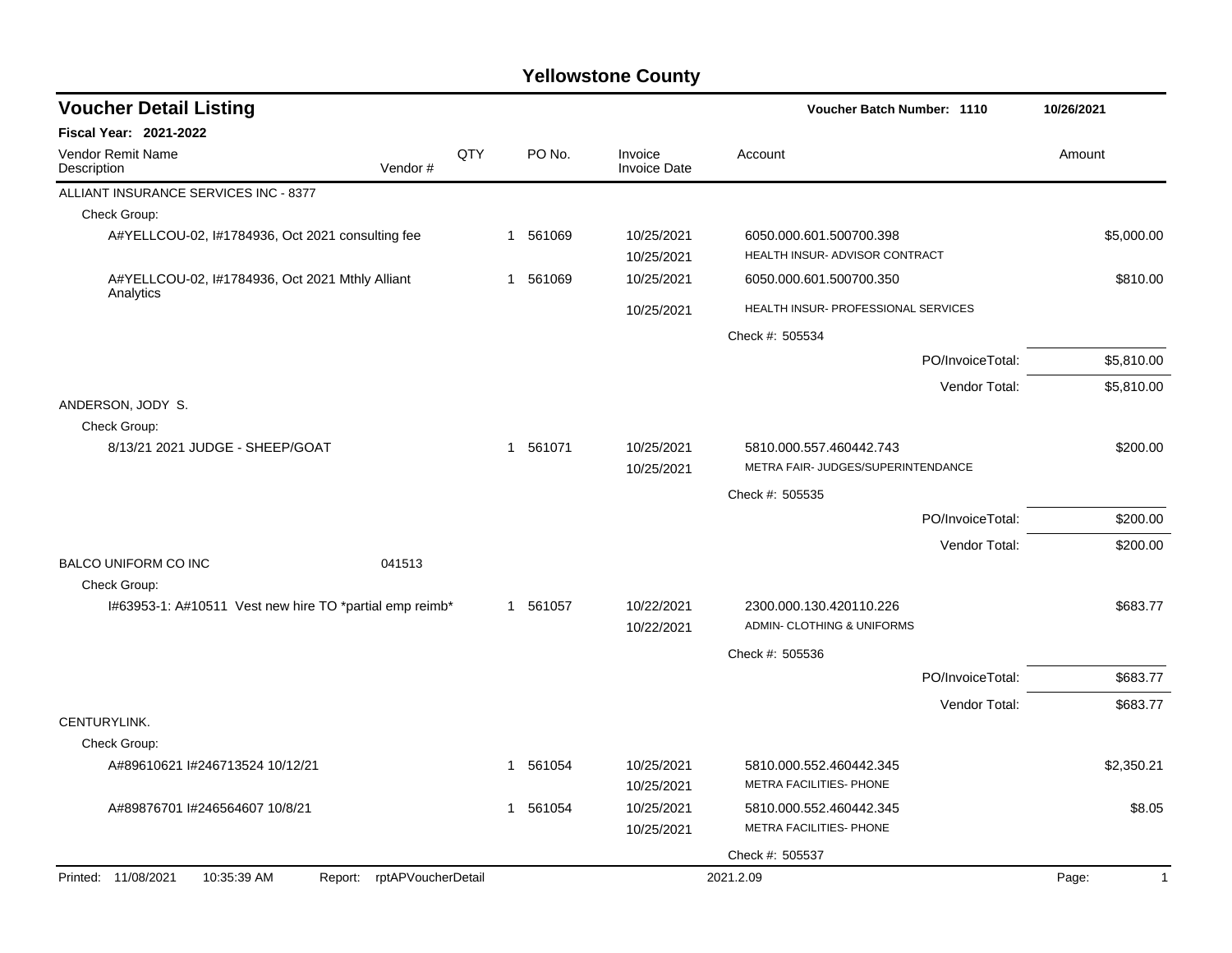| <b>Voucher Detail Listing</b>                                      |     |          |                                | Voucher Batch Number: 1110                        |                  | 10/26/2021              |
|--------------------------------------------------------------------|-----|----------|--------------------------------|---------------------------------------------------|------------------|-------------------------|
| Fiscal Year: 2021-2022                                             |     |          |                                |                                                   |                  |                         |
| Vendor Remit Name<br>Description<br>Vendor#                        | QTY | PO No.   | Invoice<br><b>Invoice Date</b> | Account                                           |                  | Amount                  |
|                                                                    |     |          |                                |                                                   | PO/InvoiceTotal: | \$2,358.26              |
| Check Group:                                                       |     |          |                                |                                                   |                  |                         |
| COURTHOUSE CIRCUIT 156453193 10/8/21                               |     | 1 561061 | 10/25/2021<br>10/25/2021       | 6060.000.608.500801.345<br>TECHNOLOGY- VIDEO CONF |                  | \$1,031.91              |
| A#89840494 I#246548709; BACKUP FOR 911 CENTER<br>154549516 10/8/21 |     | 1 561061 | 10/25/2021                     | 6060.000.608.500800.345                           |                  | \$453.76                |
|                                                                    |     |          | 10/25/2021                     | TECHNOLOGY- TELEPHONE & TECHNOLOGY                |                  |                         |
| DETENTION FACILITY INTERNET CIRCUIT ID<br>154549517 10/8/21        |     | 1 561061 | 10/25/2021                     | 2300.000.136.420200.345                           |                  | \$453.76                |
|                                                                    |     |          | 10/25/2021                     | DETENTION- TELEPHONE & TECHNOLOGY                 |                  |                         |
| COURTHOUSE INTERNET CIRCUIT ID 154552572<br>10/8/21                |     | 1 561061 | 10/25/2021                     | 6060.000.608.500800.345                           |                  | \$453.76                |
|                                                                    |     |          | 10/25/2021                     | TECHNOLOGY- TELEPHONE & TECHNOLOGY                |                  |                         |
|                                                                    |     |          |                                | Check #: 505537                                   |                  |                         |
|                                                                    |     |          |                                |                                                   | PO/InvoiceTotal: | \$2,393.19              |
|                                                                    |     |          |                                |                                                   | Vendor Total:    | \$4,751.45              |
| EATON, JEANNIE M<br>Check Group:                                   |     |          |                                |                                                   |                  |                         |
| 8/20/21 2021 JUDGE BREEDING GOAT                                   |     | 1 561070 | 10/25/2021                     | 5810.000.557.460442.743                           |                  | \$50.00                 |
|                                                                    |     |          | 10/25/2021                     | METRA FAIR- JUDGES/SUPERINTENDANCE                |                  |                         |
|                                                                    |     |          |                                | Check #: 505538                                   |                  |                         |
|                                                                    |     |          |                                |                                                   | PO/InvoiceTotal: | \$50.00                 |
|                                                                    |     |          |                                |                                                   | Vendor Total:    | \$50.00                 |
| ESRI<br>038756                                                     |     |          |                                |                                                   |                  |                         |
| Check Group:<br>I# 94127734; ARCGIS Yearly Maintenance Agreement   |     | 1 561058 | 10/25/21                       | 6040.000.400.500300.368                           |                  | \$17,400.00             |
| 12/31/21 - 12/30/22                                                |     |          | 10/25/2021                     | GIS- SOFTWARE/HARDWARE MAINT                      |                  |                         |
|                                                                    |     |          |                                | Check #: 505539                                   |                  |                         |
|                                                                    |     |          |                                |                                                   | PO/InvoiceTotal: | \$17,400.00             |
|                                                                    |     |          |                                |                                                   | Vendor Total:    | \$17,400.00             |
| JORDAN, SUSAN                                                      |     |          |                                |                                                   |                  |                         |
| Report: rptAPVoucherDetail<br>Printed: 11/08/2021<br>10:35:39 AM   |     |          |                                | 2021.2.09                                         |                  | $\overline{2}$<br>Page: |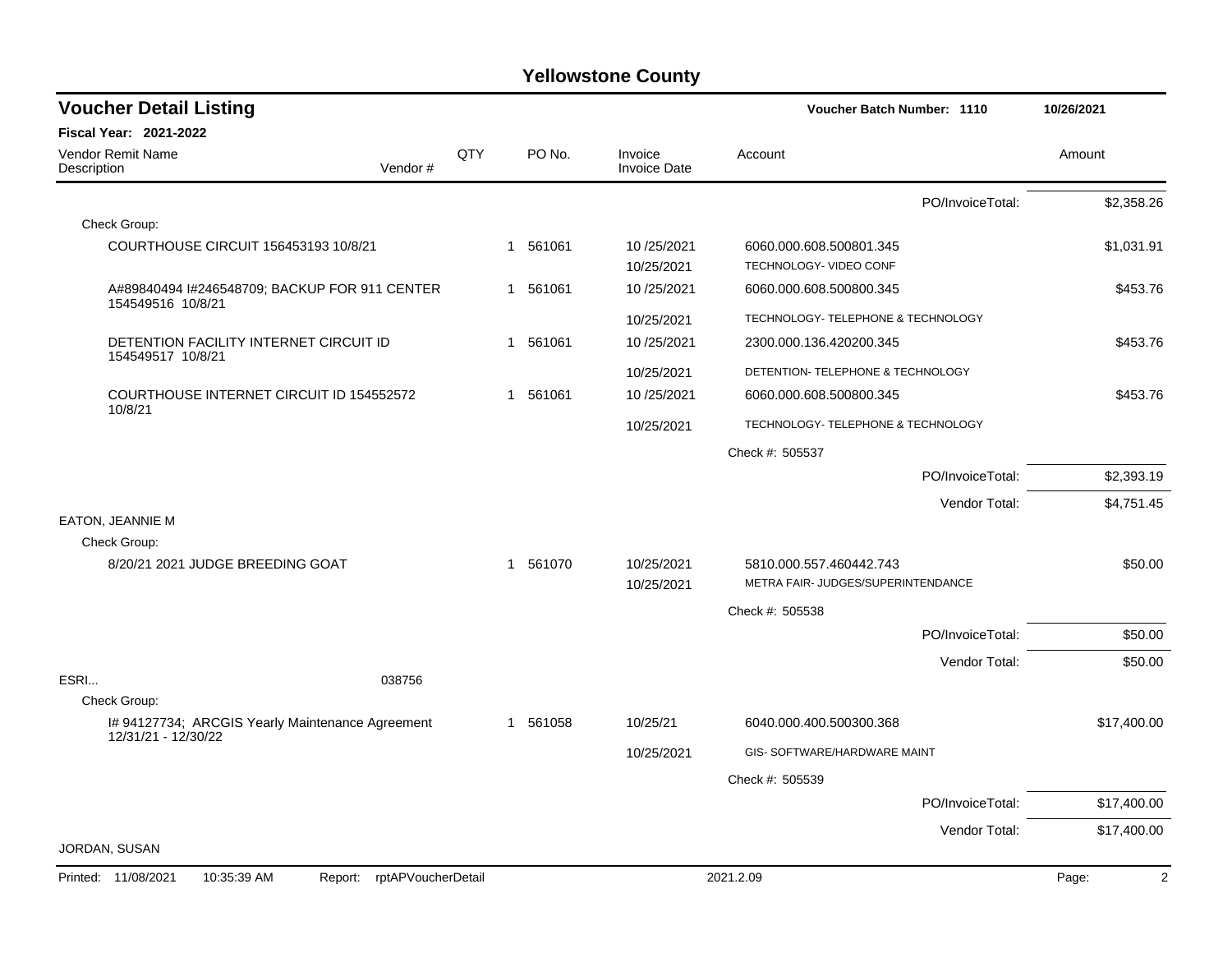| Voucher Batch Number: 1110<br>10/26/2021<br>QTY<br>PO No.<br>Invoice<br>Account<br>Amount<br>Vendor#<br><b>Invoice Date</b><br>Check Group:<br>7/30 - 8/27/21 MAINT ZIMMERMAN PK<br>561075<br>10/25/2021<br>\$340.00<br>2210.000.405.460430.399<br>1<br>PARKS- OTHER CONTRACT SERVICES<br>10/25/2021<br>8/28 - 9/24/21 MAINT ZIMMERMAN PK<br>561075<br>10/25/2021<br>2210.000.405.460430.399<br>\$340.00<br>1<br>PARKS- OTHER CONTRACT SERVICES<br>10/25/2021<br>Check #: 505540<br>PO/InvoiceTotal:<br>\$680.00<br>Vendor Total:<br>\$680.00<br>Check Group:<br>10/25/2021<br>Oct 2021 Mileage<br>1 561068<br>2399.000.235.420250.370<br>\$49.73<br><b>YSC-TRAVEL</b><br>10/25/2021<br>Check #: 505541<br>PO/InvoiceTotal:<br>\$49.73<br>Vendor Total:<br>\$49.73<br>Check Group:<br>I#100121MET 10/1/21 GAZETTE EDITORIAL SUPPORT<br>10/12/2021<br>1 560753<br>5810.000.555.460442.336<br>\$1,292.00<br>METRA MARKETING- PUBLIC RELATIONS<br>10/12/2021<br>I#090221MET 9/2/21 GAZETTE EDITORIAL SUPPORT<br>1 560753<br>10/12/2021<br>\$854.00<br>5810.000.555.460442.336<br>METRA MARKETING- PUBLIC RELATIONS<br>10/12/2021<br>560753<br>10/12/2021<br>I#080421MET 8/4/21 GAZETTE EDITORIAL SUPPORT<br>5810.000.555.460442.336<br>\$2,351.00<br>1.<br>METRA MARKETING- PUBLIC RELATIONS<br>10/12/2021<br>Check #: 505542<br>PO/InvoiceTotal:<br>\$4,497.00<br>Vendor Total:<br>041609<br>MASTERCARD V WEBER<br>Check Group: V WEBER<br>1 561064<br>A#9886 Membership Fee<br>10/25/2021<br>2399.000.235.420250.330 |                                         |  | <b>Yellowstone County</b> |  |  |
|---------------------------------------------------------------------------------------------------------------------------------------------------------------------------------------------------------------------------------------------------------------------------------------------------------------------------------------------------------------------------------------------------------------------------------------------------------------------------------------------------------------------------------------------------------------------------------------------------------------------------------------------------------------------------------------------------------------------------------------------------------------------------------------------------------------------------------------------------------------------------------------------------------------------------------------------------------------------------------------------------------------------------------------------------------------------------------------------------------------------------------------------------------------------------------------------------------------------------------------------------------------------------------------------------------------------------------------------------------------------------------------------------------------------------------------------------------------------------------------------------------------------|-----------------------------------------|--|---------------------------|--|--|
| \$4,497.00<br>\$12.99                                                                                                                                                                                                                                                                                                                                                                                                                                                                                                                                                                                                                                                                                                                                                                                                                                                                                                                                                                                                                                                                                                                                                                                                                                                                                                                                                                                                                                                                                               | <b>Voucher Detail Listing</b>           |  |                           |  |  |
|                                                                                                                                                                                                                                                                                                                                                                                                                                                                                                                                                                                                                                                                                                                                                                                                                                                                                                                                                                                                                                                                                                                                                                                                                                                                                                                                                                                                                                                                                                                     | <b>Fiscal Year: 2021-2022</b>           |  |                           |  |  |
|                                                                                                                                                                                                                                                                                                                                                                                                                                                                                                                                                                                                                                                                                                                                                                                                                                                                                                                                                                                                                                                                                                                                                                                                                                                                                                                                                                                                                                                                                                                     | <b>Vendor Remit Name</b><br>Description |  |                           |  |  |
|                                                                                                                                                                                                                                                                                                                                                                                                                                                                                                                                                                                                                                                                                                                                                                                                                                                                                                                                                                                                                                                                                                                                                                                                                                                                                                                                                                                                                                                                                                                     |                                         |  |                           |  |  |
|                                                                                                                                                                                                                                                                                                                                                                                                                                                                                                                                                                                                                                                                                                                                                                                                                                                                                                                                                                                                                                                                                                                                                                                                                                                                                                                                                                                                                                                                                                                     |                                         |  |                           |  |  |
|                                                                                                                                                                                                                                                                                                                                                                                                                                                                                                                                                                                                                                                                                                                                                                                                                                                                                                                                                                                                                                                                                                                                                                                                                                                                                                                                                                                                                                                                                                                     |                                         |  |                           |  |  |
|                                                                                                                                                                                                                                                                                                                                                                                                                                                                                                                                                                                                                                                                                                                                                                                                                                                                                                                                                                                                                                                                                                                                                                                                                                                                                                                                                                                                                                                                                                                     |                                         |  |                           |  |  |
|                                                                                                                                                                                                                                                                                                                                                                                                                                                                                                                                                                                                                                                                                                                                                                                                                                                                                                                                                                                                                                                                                                                                                                                                                                                                                                                                                                                                                                                                                                                     |                                         |  |                           |  |  |
|                                                                                                                                                                                                                                                                                                                                                                                                                                                                                                                                                                                                                                                                                                                                                                                                                                                                                                                                                                                                                                                                                                                                                                                                                                                                                                                                                                                                                                                                                                                     |                                         |  |                           |  |  |
|                                                                                                                                                                                                                                                                                                                                                                                                                                                                                                                                                                                                                                                                                                                                                                                                                                                                                                                                                                                                                                                                                                                                                                                                                                                                                                                                                                                                                                                                                                                     | <b>KELLING, TAMI</b>                    |  |                           |  |  |
|                                                                                                                                                                                                                                                                                                                                                                                                                                                                                                                                                                                                                                                                                                                                                                                                                                                                                                                                                                                                                                                                                                                                                                                                                                                                                                                                                                                                                                                                                                                     |                                         |  |                           |  |  |
|                                                                                                                                                                                                                                                                                                                                                                                                                                                                                                                                                                                                                                                                                                                                                                                                                                                                                                                                                                                                                                                                                                                                                                                                                                                                                                                                                                                                                                                                                                                     |                                         |  |                           |  |  |
|                                                                                                                                                                                                                                                                                                                                                                                                                                                                                                                                                                                                                                                                                                                                                                                                                                                                                                                                                                                                                                                                                                                                                                                                                                                                                                                                                                                                                                                                                                                     |                                         |  |                           |  |  |
|                                                                                                                                                                                                                                                                                                                                                                                                                                                                                                                                                                                                                                                                                                                                                                                                                                                                                                                                                                                                                                                                                                                                                                                                                                                                                                                                                                                                                                                                                                                     |                                         |  |                           |  |  |
|                                                                                                                                                                                                                                                                                                                                                                                                                                                                                                                                                                                                                                                                                                                                                                                                                                                                                                                                                                                                                                                                                                                                                                                                                                                                                                                                                                                                                                                                                                                     |                                         |  |                           |  |  |
|                                                                                                                                                                                                                                                                                                                                                                                                                                                                                                                                                                                                                                                                                                                                                                                                                                                                                                                                                                                                                                                                                                                                                                                                                                                                                                                                                                                                                                                                                                                     | KINETIC MARKETING & CREATIVE            |  |                           |  |  |
|                                                                                                                                                                                                                                                                                                                                                                                                                                                                                                                                                                                                                                                                                                                                                                                                                                                                                                                                                                                                                                                                                                                                                                                                                                                                                                                                                                                                                                                                                                                     |                                         |  |                           |  |  |
|                                                                                                                                                                                                                                                                                                                                                                                                                                                                                                                                                                                                                                                                                                                                                                                                                                                                                                                                                                                                                                                                                                                                                                                                                                                                                                                                                                                                                                                                                                                     |                                         |  |                           |  |  |
|                                                                                                                                                                                                                                                                                                                                                                                                                                                                                                                                                                                                                                                                                                                                                                                                                                                                                                                                                                                                                                                                                                                                                                                                                                                                                                                                                                                                                                                                                                                     |                                         |  |                           |  |  |
|                                                                                                                                                                                                                                                                                                                                                                                                                                                                                                                                                                                                                                                                                                                                                                                                                                                                                                                                                                                                                                                                                                                                                                                                                                                                                                                                                                                                                                                                                                                     |                                         |  |                           |  |  |
|                                                                                                                                                                                                                                                                                                                                                                                                                                                                                                                                                                                                                                                                                                                                                                                                                                                                                                                                                                                                                                                                                                                                                                                                                                                                                                                                                                                                                                                                                                                     |                                         |  |                           |  |  |
|                                                                                                                                                                                                                                                                                                                                                                                                                                                                                                                                                                                                                                                                                                                                                                                                                                                                                                                                                                                                                                                                                                                                                                                                                                                                                                                                                                                                                                                                                                                     |                                         |  |                           |  |  |
|                                                                                                                                                                                                                                                                                                                                                                                                                                                                                                                                                                                                                                                                                                                                                                                                                                                                                                                                                                                                                                                                                                                                                                                                                                                                                                                                                                                                                                                                                                                     |                                         |  |                           |  |  |
|                                                                                                                                                                                                                                                                                                                                                                                                                                                                                                                                                                                                                                                                                                                                                                                                                                                                                                                                                                                                                                                                                                                                                                                                                                                                                                                                                                                                                                                                                                                     |                                         |  |                           |  |  |
|                                                                                                                                                                                                                                                                                                                                                                                                                                                                                                                                                                                                                                                                                                                                                                                                                                                                                                                                                                                                                                                                                                                                                                                                                                                                                                                                                                                                                                                                                                                     |                                         |  |                           |  |  |
|                                                                                                                                                                                                                                                                                                                                                                                                                                                                                                                                                                                                                                                                                                                                                                                                                                                                                                                                                                                                                                                                                                                                                                                                                                                                                                                                                                                                                                                                                                                     |                                         |  |                           |  |  |
| MASTERCARD<br>YSC- MEMBERSHIP & DUES<br>P-Card Payee:<br>10/25/2021                                                                                                                                                                                                                                                                                                                                                                                                                                                                                                                                                                                                                                                                                                                                                                                                                                                                                                                                                                                                                                                                                                                                                                                                                                                                                                                                                                                                                                                 |                                         |  |                           |  |  |
| 10:35:39 AM<br>Report: rptAPVoucherDetail<br>2021.2.09<br>3<br>Page:                                                                                                                                                                                                                                                                                                                                                                                                                                                                                                                                                                                                                                                                                                                                                                                                                                                                                                                                                                                                                                                                                                                                                                                                                                                                                                                                                                                                                                                | Printed: 11/08/2021                     |  |                           |  |  |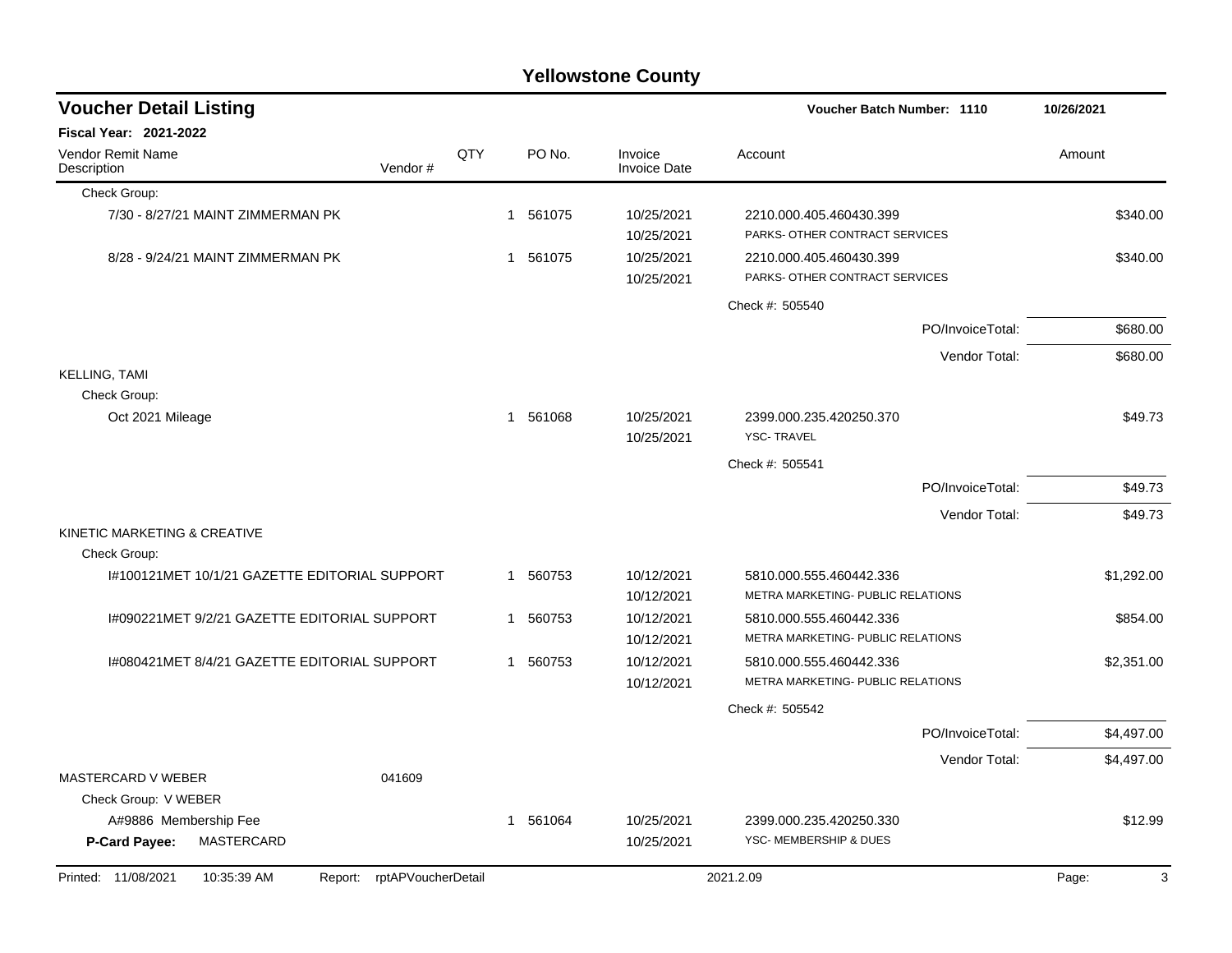| <b>Voucher Detail Listing</b>               |         |     |             |                                | <b>Voucher Batch Number: 1110</b> |                  | 10/26/2021 |
|---------------------------------------------|---------|-----|-------------|--------------------------------|-----------------------------------|------------------|------------|
| <b>Fiscal Year: 2021-2022</b>               |         |     |             |                                |                                   |                  |            |
| Vendor Remit Name<br>Description            | Vendor# | QTY | PO No.      | Invoice<br><b>Invoice Date</b> | Account                           |                  | Amount     |
| A#9886 Val Weber's hotel MBCC conf          |         |     | 1 561064    | 10/25/2021                     | 2399.000.235.420250.370           |                  | \$218.04   |
| MASTERCARD<br>P-Card Payee:                 |         |     |             | 10/25/2021                     | <b>YSC-TRAVEL</b>                 |                  |            |
| A#9886 2 box fans                           |         |     | 561064<br>1 | 10/25/2021                     | 2399.000.235.420250.220           |                  | \$39.96    |
| MASTERCARD<br>P-Card Payee:                 |         |     |             | 10/25/2021                     | YSC- OPERATING SUPPLIES           |                  |            |
| A#9886 2 Tower fans                         |         |     | 1 561064    | 10/25/2021                     | 2399.000.235.420250.220           |                  | \$139.98   |
| MASTERCARD<br><b>P-Card Payee:</b>          |         |     |             | 10/25/2021                     | YSC- OPERATING SUPPLIES           |                  |            |
| A#9886 HEPA filter Air Purifier & filters   |         |     | 1 561064    | 10/25/2021                     | 2399.000.235.420250.220           |                  | \$162.98   |
| <b>MASTERCARD</b><br><b>P-Card Payee:</b>   |         |     |             | 10/25/2021                     | YSC- OPERATING SUPPLIES           |                  |            |
| A#9886 Hank's laptop web cam                |         |     | 1 561064    | 10/25/2021                     | 2399.000.235.420250.210           |                  | \$33.99    |
| MASTERCARD<br><b>P-Card Payee:</b>          |         |     |             | 10/25/2021                     | YSC- OFFICE SUPPLIES              |                  |            |
| A#9886 Tote bag transport Courthouse/back   |         |     | 1 561064    | 10/25/2021                     | 2399.000.235.420250.210           |                  | \$7.99     |
| <b>MASTERCARD</b><br>P-Card Payee:          |         |     |             | 10/25/2021                     | YSC- OFFICE SUPPLIES              |                  |            |
| A#9886 Continuing education credits LS      |         |     | 561064<br>1 | 10/25/2021                     | 2399.000.235.420250.380           |                  | \$19.95    |
| MASTERCARD<br><b>P-Card Payee:</b>          |         |     |             | 10/25/2021                     | <b>YSC-TRAINING</b>               |                  |            |
| A#9886 Washing Machine                      |         |     | 1 561064    | 10/25/2021                     | 2399.000.235.420250.220           |                  | \$811.98   |
| <b>MASTERCARD</b><br><b>P-Card Payee:</b>   |         |     |             | 10/25/2021                     | YSC- OPERATING SUPPLIES           |                  |            |
| A#9886 Continuing ed credits LS             |         |     | 561064<br>1 | 10/25/2021                     | 2399.000.235.420250.380           |                  | \$19.95    |
| <b>MASTERCARD</b><br>P-Card Payee:          |         |     |             | 10/25/2021                     | <b>YSC-TRAINING</b>               |                  |            |
| A#9886 Continuing ed credits LS             |         |     | 561064<br>1 | 10/25/2021                     | 2399.000.235.420250.370           |                  | \$19.95    |
| P-Card Payee:<br>MASTERCARD                 |         |     |             | 10/25/2021                     | <b>YSC-TRAVEL</b>                 |                  |            |
|                                             |         |     |             |                                | Check #: 505553                   |                  |            |
|                                             |         |     |             |                                |                                   | PO/InvoiceTotal: | \$1,487.76 |
|                                             |         |     |             |                                |                                   | Vendor Total:    | \$1,487.76 |
| MASTERCARD YOUTH SERVICE CENTER             |         |     |             |                                |                                   |                  |            |
| Check Group: YOUTH SERVICE<br><b>CENTER</b> |         |     |             |                                |                                   |                  |            |
| A# 2787 / Food                              |         |     | 561067<br>1 | 10/25/2021                     | 2399.000.235.420250.223           |                  | \$121.14   |
| P-Card Payee:<br>MASTERCARD                 |         |     |             | 10/25/2021                     | YSC-FOOD                          |                  |            |
| A# 2787 / Operating Supplies                |         |     | 1 561067    | 10/25/2021                     | 2399.000.235.420250.220           |                  | \$125.32   |
| <b>MASTERCARD</b><br>P-Card Payee:          |         |     |             | 10/25/2021                     | <b>YSC- OPERATING SUPPLIES</b>    |                  |            |
|                                             |         |     |             |                                |                                   |                  |            |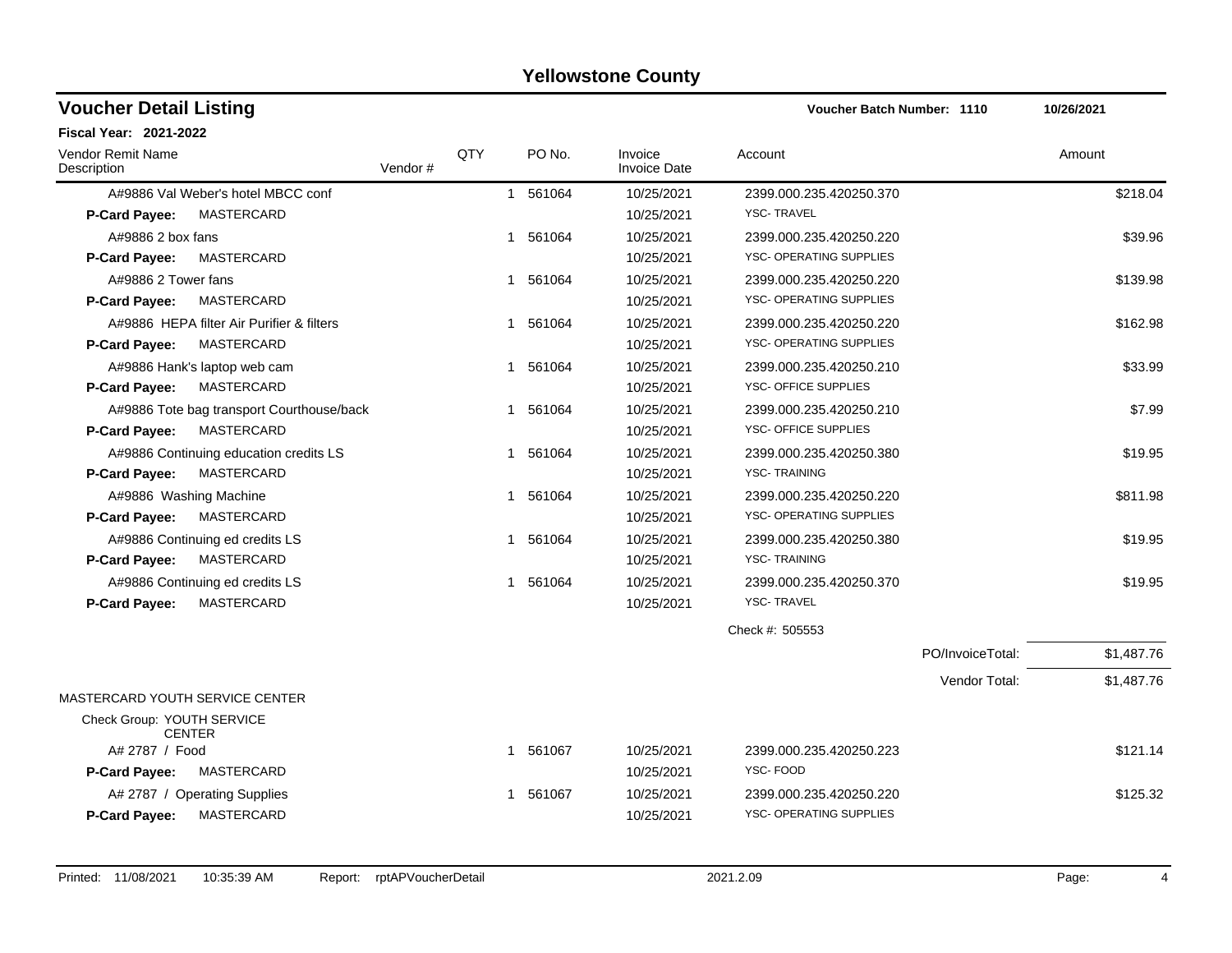| <b>Voucher Detail Listing</b>           |         |     |                        |                                | Voucher Batch Number: 1110      | 10/26/2021 |
|-----------------------------------------|---------|-----|------------------------|--------------------------------|---------------------------------|------------|
| <b>Fiscal Year: 2021-2022</b>           |         |     |                        |                                |                                 |            |
| <b>Vendor Remit Name</b><br>Description | Vendor# | QTY | PO No.                 | Invoice<br><b>Invoice Date</b> | Account                         | Amount     |
| A# 2787 / Donuts                        |         |     | 561067<br>$\mathbf{1}$ | 10/25/2021                     | 2399.000.235.420250.225         | \$22.24    |
| MASTERCARD<br><b>P-Card Payee:</b>      |         |     |                        | 10/25/2021                     | <b>YSC- RECREATION SUPPLIES</b> |            |
| A# 2787 / Aluminum Foil                 |         |     | 561067<br>$\mathbf{1}$ | 10/25/2021                     | 2399.000.235.420250.221         | \$49.96    |
| MASTERCARD<br><b>P-Card Payee:</b>      |         |     |                        | 10/25/2021                     | YSC- FOOD SUPPLIES              |            |
| A# 2787 / Food                          |         |     | 1 561067               | 10/25/2021                     | 2399.000.235.420250.223         | \$40.96    |
| <b>MASTERCARD</b><br>P-Card Payee:      |         |     |                        | 10/25/2021                     | YSC-FOOD                        |            |
| A# 2787 / Baking Cups                   |         |     | 1 561067               | 10/25/2021                     | 2399.000.235.420250.221         | \$2.24     |
| P-Card Payee:<br>MASTERCARD             |         |     |                        | 10/25/2021                     | YSC- FOOD SUPPLIES              |            |
| A# 2787 / Balls for ACC                 |         |     | 561067                 | 10/25/2021                     | 2399.000.235.420250.225         | \$58.58    |
| MASTERCARD<br><b>P-Card Payee:</b>      |         |     |                        | 10/25/2021                     | YSC- RECREATION SUPPLIES        |            |
| A# 2787 / Operating Supplies            |         |     | 561067<br>1            | 10/25/2021                     | 2399.000.235.420250.220         | \$14.96    |
| P-Card Payee:<br>MASTERCARD             |         |     |                        | 10/25/2021                     | YSC- OPERATING SUPPLIES         |            |
| A# 2787 / Food                          |         |     | 1 561067               | 10/25/2021                     | 2399.000.235.420250.223         | \$25.51    |
| MASTERCARD<br>P-Card Payee:             |         |     |                        | 10/25/2021                     | YSC-FOOD                        |            |
| A# 2787 / Towels                        |         |     | 1 561067               | 10/25/2021                     | 2399.000.235.420250.224         | \$16.98    |
| MASTERCARD<br><b>P-Card Payee:</b>      |         |     |                        | 10/25/2021                     | YSC- JANITORIAL SUPPLIES        |            |
| COVID Expense A# 2787 / Masks           |         |     | 561067<br>1            | 10/25/2021                     | 2399.000.235.420250.220         | \$71.28    |
| MASTERCARD<br><b>P-Card Payee:</b>      |         |     |                        | 10/25/2021                     | YSC- OPERATING SUPPLIES         |            |
| A# 2787 / Food                          |         |     | 561067<br>1            | 10/25/2021                     | 2399.000.235.420250.223         | \$226.92   |
| P-Card Payee:<br>MASTERCARD             |         |     |                        | 10/25/2021                     | YSC-FOOD                        |            |
| A# 2787 / Danishes                      |         |     | 561067<br>$\mathbf{1}$ | 10/25/2021                     | 2399.000.235.420250.225         | \$12.98    |
| MASTERCARD<br>P-Card Payee:             |         |     |                        | 10/25/2021                     | YSC- RECREATION SUPPLIES        |            |
| A# 2787 / Clothing                      |         |     | 561067<br>$\mathbf{1}$ | 10/25/2021                     | 2399.000.235.420250.226         | \$39.92    |
| P-Card Payee:<br>MASTERCARD             |         |     |                        | 10/25/2021                     | YSC- CLOTHING & UNIFORMS        |            |
| A# 2787 / Plates, Bowls                 |         |     | 1 561067               | 10/25/2021                     | 2399.000.235.420250.221         | \$74.14    |
| MASTERCARD<br>P-Card Payee:             |         |     |                        | 10/25/2021                     | YSC- FOOD SUPPLIES              |            |
| A# 2787 / Soap                          |         |     | 1 561067               | 10/25/2021                     | 2399.000.235.420250.220         | \$37.94    |
| MASTERCARD<br>P-Card Payee:             |         |     |                        | 10/25/2021                     | YSC- OPERATING SUPPLIES         |            |
| A# 2787 / Education Supplies            |         |     | 561067                 | 10/25/2021                     | 2399.000.235.420250.381         | \$164.72   |
| MASTERCARD<br><b>P-Card Payee:</b>      |         |     |                        | 10/25/2021                     | YSC- OTHER EDUCATION COSTS      |            |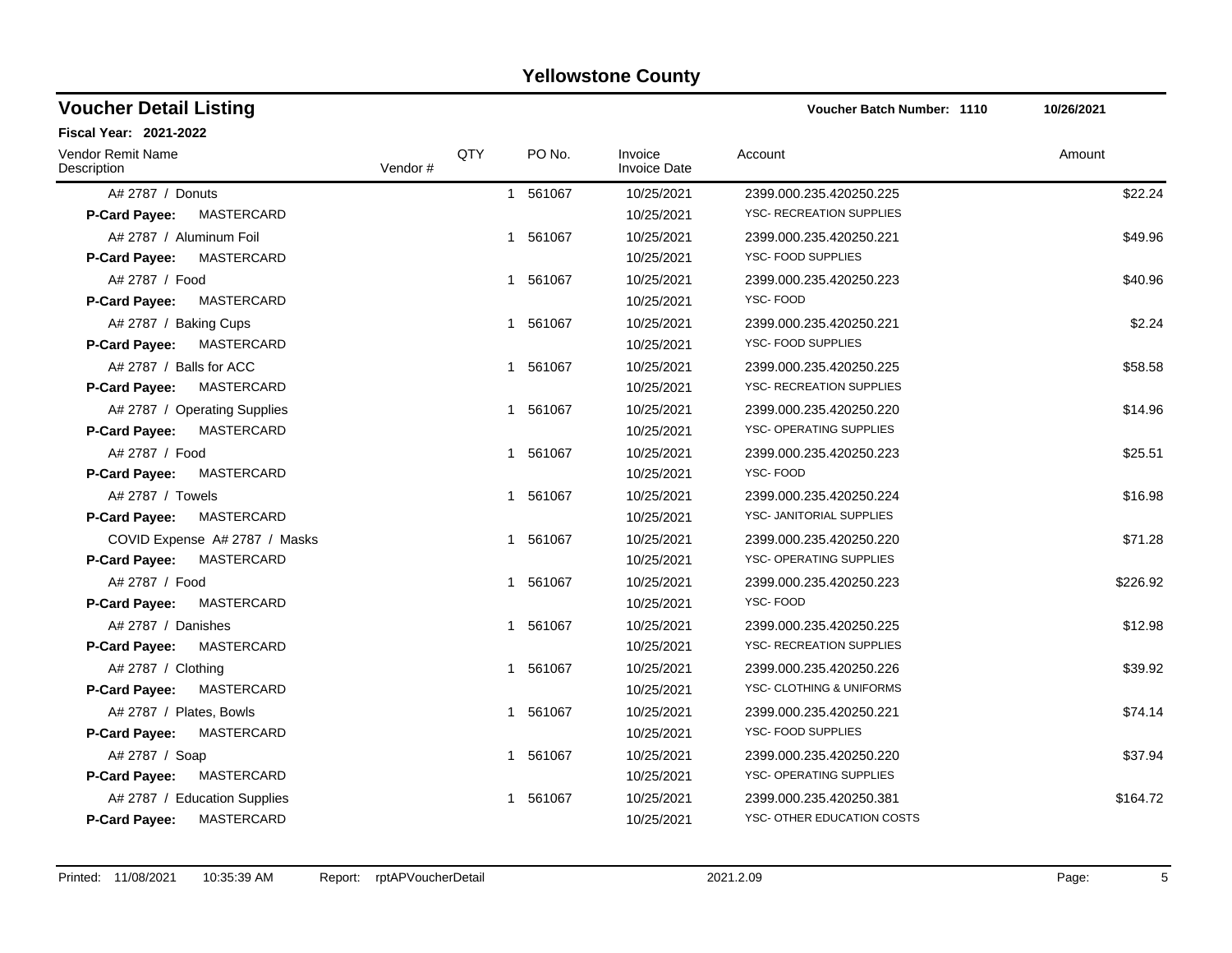| <b>Voucher Detail Listing</b>             |         |     |          |                                | <b>Voucher Batch Number: 1110</b> |                  | 10/26/2021 |
|-------------------------------------------|---------|-----|----------|--------------------------------|-----------------------------------|------------------|------------|
| Fiscal Year: 2021-2022                    |         |     |          |                                |                                   |                  |            |
| Vendor Remit Name<br>Description          | Vendor# | QTY | PO No.   | Invoice<br><b>Invoice Date</b> | Account                           |                  | Amount     |
| A# 2787 / Towels                          |         |     | 1 561067 | 10/25/2021                     | 2399.000.235.420250.224           |                  | \$16.98    |
| <b>P-Card Payee:</b><br>MASTERCARD        |         |     |          | 10/25/2021                     | YSC- JANITORIAL SUPPLIES          |                  |            |
| A# 2787 / Donuts                          |         |     | 1 561067 | 10/25/2021                     | 2399.000.235.420250.225           |                  | \$8.98     |
| <b>P-Card Payee:</b><br>MASTERCARD        |         |     |          | 10/25/2021                     | YSC- RECREATION SUPPLIES          |                  |            |
| A# 2787 / Food                            |         |     | 1 561067 | 10/25/2021                     | 2399.000.235.420250.223           |                  | \$17.95    |
| MASTERCARD<br>P-Card Payee:               |         |     |          | 10/25/2021                     | YSC-FOOD                          |                  |            |
| A# 2787 Education Supplies                |         |     | 1 561067 | 10/25/2021                     | 2399.000.235.420250.381           |                  | \$252.88   |
| MASTERCARD<br>P-Card Payee:               |         |     |          | 10/25/2021                     | YSC- OTHER EDUCATION COSTS        |                  |            |
| A# 2787 / Food Supplies                   |         |     | 1 561067 | 10/25/2021                     | 2399.000.235.420250.221           |                  | \$62.42    |
| P-Card Payee:<br>MASTERCARD               |         |     |          | 10/25/2021                     | YSC- FOOD SUPPLIES                |                  |            |
| A# 2787 / Donuts                          |         |     | 1 561067 | 10/25/2021                     | 2399.000.235.420250.225           |                  | \$17.96    |
| MASTERCARD<br><b>P-Card Payee:</b>        |         |     |          | 10/25/2021                     | YSC- RECREATION SUPPLIES          |                  |            |
| A# 2787 / Febreeze, Soap, Shampoo         |         |     | 1 561067 | 10/25/2021                     | 2399.000.235.420250.220           |                  | \$140.42   |
| <b>MASTERCARD</b><br><b>P-Card Payee:</b> |         |     |          | 10/25/2021                     | YSC- OPERATING SUPPLIES           |                  |            |
| A# 2787 / Food                            |         |     | 1 561067 | 10/25/2021                     | 2399.000.235.420250.223           |                  | \$54.44    |
| MASTERCARD<br>P-Card Payee:               |         |     |          | 10/25/2021                     | YSC-FOOD                          |                  |            |
| A# 2787 / Food                            |         |     | 1 561067 | 10/25/2021                     | 2399.000.235.420250.223           |                  | \$21.36    |
| MASTERCARD<br><b>P-Card Payee:</b>        |         |     |          | 10/25/2021                     | YSC-FOOD                          |                  |            |
| A# 2787 / Food                            |         |     | 1 561067 | 10/25/2021                     | 2399.000.235.420250.223           |                  | \$62.70    |
| <b>P-Card Payee:</b><br>MASTERCARD        |         |     |          | 10/25/2021                     | YSC-FOOD                          |                  |            |
| A# 2787 / Food                            |         |     | 1 561067 | 10/25/2021                     | 2399.000.235.420250.223           |                  | \$286.75   |
| P-Card Payee:<br>MASTERCARD               |         |     |          | 10/25/2021                     | YSC-FOOD                          |                  |            |
| A# 2787 / Roaster                         |         |     | 1 561067 | 10/25/2021                     | 2399.000.235.420250.221           |                  | \$39.92    |
| MASTERCARD<br>P-Card Payee:               |         |     |          | 10/25/2021                     | YSC- FOOD SUPPLIES                |                  |            |
| A# 2787 / Food                            |         |     | 1 561067 | 10/25/2021                     | 2399.000.235.420250.223           |                  | \$59.83    |
| MASTERCARD<br><b>P-Card Payee:</b>        |         |     |          | 10/25/2021                     | YSC-FOOD                          |                  |            |
| A# 2787 / Food                            |         |     | 1 561067 | 10/25/2021                     | 2399.000.235.420250.223           |                  | \$343.26   |
| MASTERCARD<br>P-Card Payee:               |         |     |          | 10/25/2021                     | YSC-FOOD                          |                  |            |
|                                           |         |     |          |                                | Check #: 505554                   |                  |            |
|                                           |         |     |          |                                |                                   | PO/InvoiceTotal: | \$2,491.64 |
|                                           |         |     |          |                                |                                   | Vendor Total:    | \$2,491.64 |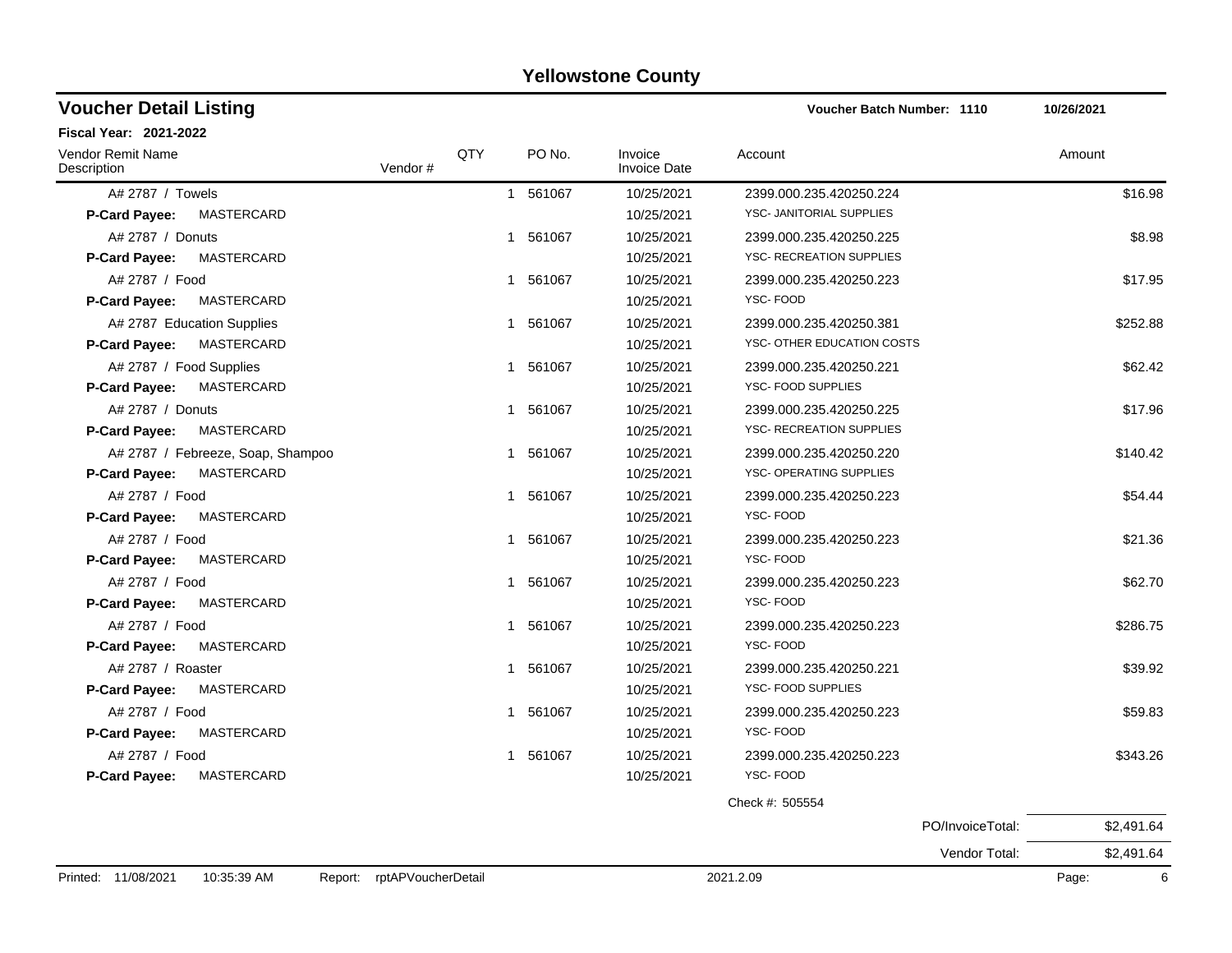| <b>Voucher Detail Listing</b>          |         |     |              |          |                                | <b>Voucher Batch Number: 1110</b>                        |                  | 10/26/2021   |
|----------------------------------------|---------|-----|--------------|----------|--------------------------------|----------------------------------------------------------|------------------|--------------|
| Fiscal Year: 2021-2022                 |         |     |              |          |                                |                                                          |                  |              |
| Vendor Remit Name<br>Description       | Vendor# | QTY |              | PO No.   | Invoice<br><b>Invoice Date</b> | Account                                                  |                  | Amount       |
| MONTANA DAKOTA UTILITIES               | 040762  |     |              |          |                                |                                                          |                  |              |
| Check Group:                           |         |     |              |          |                                |                                                          |                  |              |
| A#49878010005 ROUND BLDG 10/18/21      |         |     |              | 1 561060 | 10/25/2021<br>10/25/2021       | 1000.000.145.411200.344<br><b>FACILITIES- GAS</b>        |                  | \$386.78     |
|                                        |         |     |              |          |                                | Check #: 505543                                          |                  |              |
|                                        |         |     |              |          |                                |                                                          | PO/InvoiceTotal: | \$386.78     |
|                                        |         |     |              |          |                                |                                                          | Vendor Total:    | \$386.78     |
| NORTHWESTERN ENERGY                    | 045035  |     |              |          |                                |                                                          |                  |              |
| Check Group:                           |         |     |              |          |                                |                                                          |                  |              |
| A#0256623-0 9/22/21                    |         |     |              | 1 561048 | 10/25/2021<br>10/25/2021       | 5810.000.552.460442.341<br>METRA FACILITIES- ELECTRICITY |                  | \$65.65      |
| A#0256623-0 10/18/21 SIGN              |         |     | $\mathbf{1}$ | 561048   | 10/25/2021<br>10/25/2021       | 5810.000.552.460442.341<br>METRA FACILITIES- ELECTRICITY |                  | \$92.53      |
| A#0256622-2 10/13/21 ANNX              |         |     |              | 1 561048 | 10/25/2021<br>10/25/2021       | 5810.000.552.460442.341<br>METRA FACILITIES- ELECTRICITY |                  | \$29,892.49  |
| A#0256623-0 9/22/21 Last 6 mth charges |         |     |              | 1 561048 | 10/25/2021<br>10/25/2021       | 5810.000.552.460442.341<br>METRA FACILITIES- ELECTRICITY |                  | \$2,701.92   |
| A#0256623-0 CREDIT OCT 21              |         |     | $\mathbf{1}$ | 561048   | 10/25/2021<br>10/25/2021       | 5810.000.552.460442.341<br>METRA FACILITIES- ELECTRICITY |                  | (\$2,408.01) |
|                                        |         |     |              |          |                                | Check #: 505544                                          |                  |              |
|                                        |         |     |              |          |                                |                                                          | PO/InvoiceTotal: | \$30,344.58  |
| Check Group:                           |         |     |              |          |                                |                                                          |                  |              |
| A#0251977-5 217 N 27TH 10/20/21        |         |     |              | 1 561059 | 10/25/2021<br>10/25/2021       | 1000.000.145.411200.341<br>FACILITIES-ELECTRICITY        |                  | \$13,711.51  |
| A#1915135-6 201 N 25th St 10/20/21     |         |     |              | 1 561059 | 10/25/2021<br>10/25/2021       | 1000.000.145.411200.341<br>FACILITIES-ELECTRICITY        |                  | \$94.05      |
|                                        |         |     |              |          |                                | Check #: 505544                                          |                  |              |
| Check Group:                           |         |     |              |          |                                |                                                          | PO/InvoiceTotal: | \$13,805.56  |
|                                        |         |     |              |          |                                |                                                          |                  |              |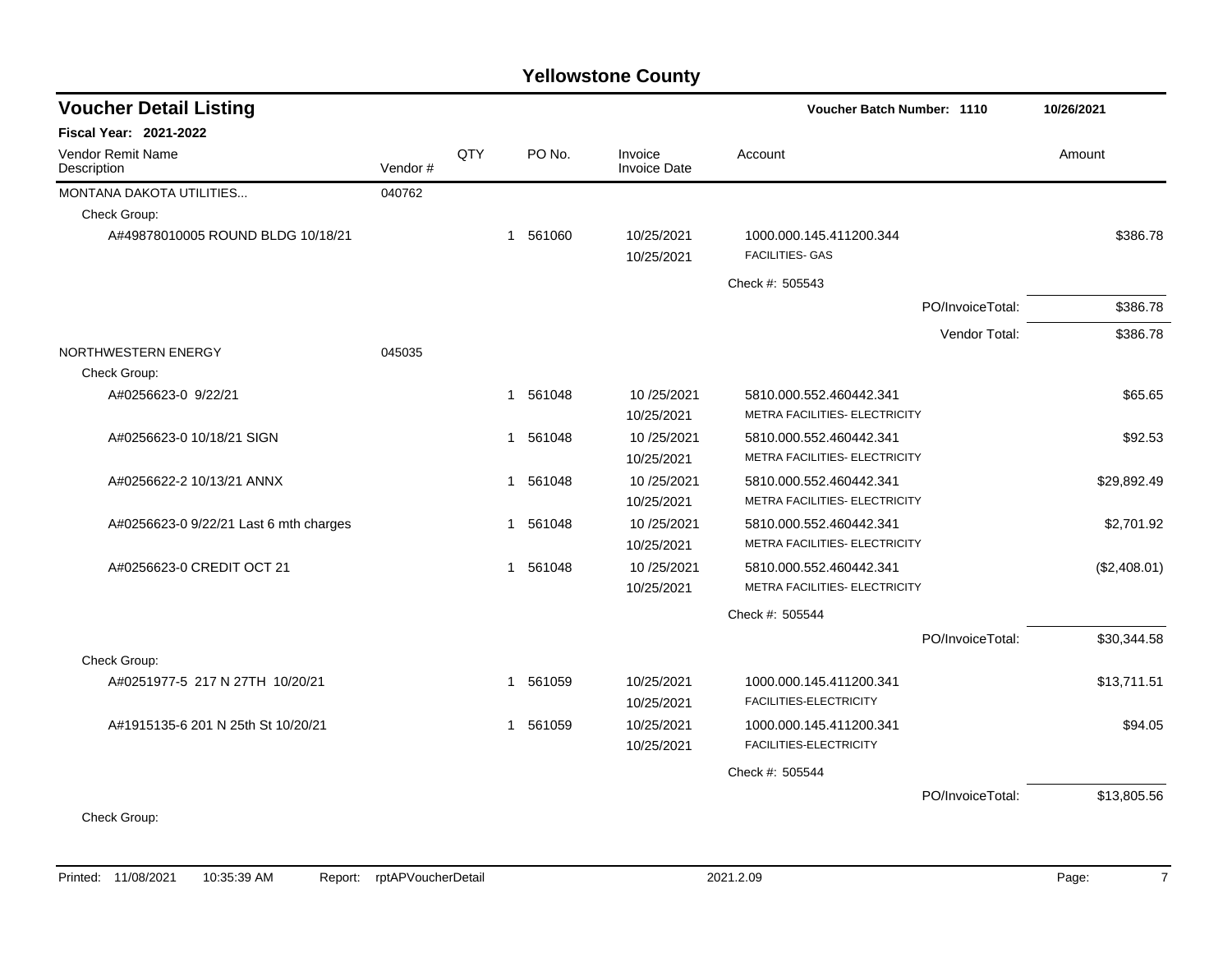|                                                         |                            |     |          | <b>Yellowstone County</b>      |                                                           |                  |             |
|---------------------------------------------------------|----------------------------|-----|----------|--------------------------------|-----------------------------------------------------------|------------------|-------------|
| <b>Voucher Detail Listing</b>                           |                            |     |          |                                | Voucher Batch Number: 1110                                |                  | 10/26/2021  |
| Fiscal Year: 2021-2022                                  |                            |     |          |                                |                                                           |                  |             |
| Vendor Remit Name<br>Description                        | Vendor#                    | QTY | PO No.   | Invoice<br><b>Invoice Date</b> | Account                                                   |                  | Amount      |
| A#0255043-2 410 S 26th St 10/15/21                      |                            |     | 1 561066 | 10/25/2021                     | 2399.000.235.420250.341                                   |                  | \$2,274.68  |
|                                                         |                            |     |          | 10/25/2021                     | <b>YSC- ELECTRICITY</b>                                   |                  |             |
|                                                         |                            |     |          |                                | Check #: 505544                                           |                  |             |
|                                                         |                            |     |          |                                |                                                           | PO/InvoiceTotal: | \$2,274.68  |
|                                                         |                            |     |          |                                |                                                           | Vendor Total:    | \$46,424.82 |
| PLANTERIORS, INC                                        |                            |     |          |                                |                                                           |                  |             |
| Check Group:<br>I#5229; Miller Bldg Plant Care OCT 2021 |                            |     | 1 561062 | 10/25/2021                     | 1000.000.145.411200.360                                   |                  | \$65.00     |
|                                                         |                            |     |          | 10/25/2021                     | FACILITIES- REPAIR & MAINT SERVICE                        |                  |             |
|                                                         |                            |     |          |                                | Check #: 505545                                           |                  |             |
|                                                         |                            |     |          |                                |                                                           | PO/InvoiceTotal: | \$65.00     |
|                                                         |                            |     |          |                                |                                                           | Vendor Total:    | \$65.00     |
| POSER, AARON                                            |                            |     |          |                                |                                                           |                  |             |
| Check Group:                                            |                            |     |          |                                |                                                           |                  |             |
| <b>BROOKWOOD PARK LIGHTING REPAIR</b>                   |                            |     | 1 561078 | 10/25/2021<br>10/25/2021       | 2689.000.000.460430.362<br>RSID 769M PARK MAINT & REPAIRS |                  | \$79.98     |
|                                                         |                            |     |          |                                | Check #: 505546                                           |                  |             |
|                                                         |                            |     |          |                                |                                                           | PO/InvoiceTotal: | \$79.98     |
|                                                         |                            |     |          |                                |                                                           | Vendor Total:    | \$79.98     |
| REDWOOD TOXICOLOGY LABS                                 | 046654                     |     |          |                                |                                                           |                  |             |
| Check Group:                                            |                            |     |          |                                |                                                           |                  |             |
| I#753749 A#014795 Testing Cups                          |                            |     | 1 561063 | 10/25/2021                     | 2399.000.235.420250.220                                   |                  | \$201.18    |
|                                                         |                            |     |          | 10/25/2021                     | YSC- OPERATING SUPPLIES                                   |                  |             |
|                                                         |                            |     |          |                                | Check #: 505547                                           |                  |             |
|                                                         |                            |     |          |                                |                                                           | PO/InvoiceTotal: | \$201.18    |
| SAMMARTANO, ANTHONY                                     |                            |     |          |                                |                                                           | Vendor Total:    | \$201.18    |
| Check Group:                                            |                            |     |          |                                |                                                           |                  |             |
| 9/21 & 10/21 CARETAKER RES. MAINT                       |                            |     | 1 561077 | 10/25/2021                     | 2210.000.405.460430.399                                   |                  | \$928.87    |
|                                                         |                            |     |          | 10/25/2021                     | PARKS- OTHER CONTRACT SERVICES                            |                  |             |
| Printed: 11/08/2021<br>10:35:39 AM                      | Report: rptAPVoucherDetail |     |          |                                | 2021.2.09                                                 |                  | 8<br>Page:  |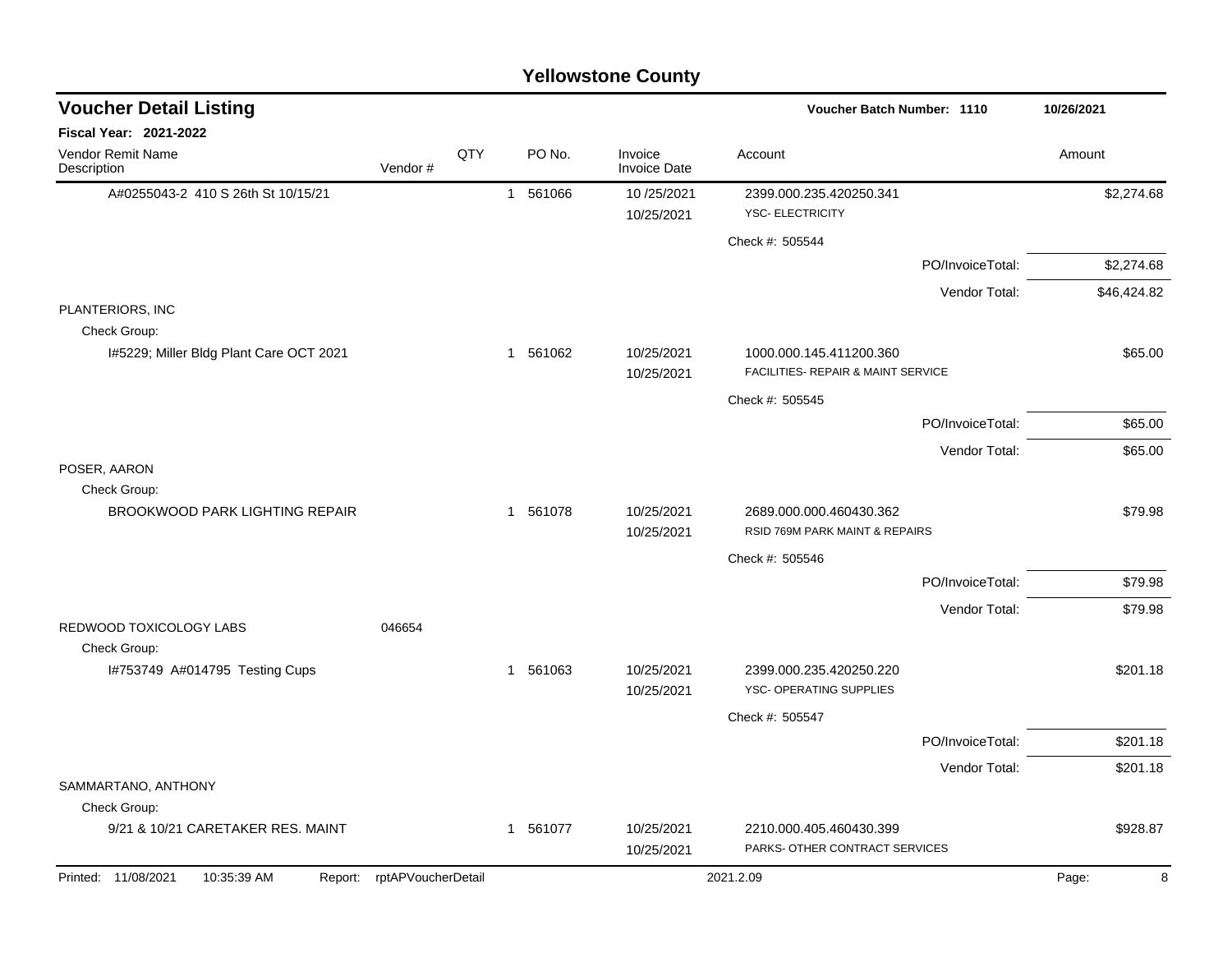| <b>Voucher Detail Listing</b>                       |         |            |                        |                                | Voucher Batch Number: 1110                                          | 10/26/2021 |
|-----------------------------------------------------|---------|------------|------------------------|--------------------------------|---------------------------------------------------------------------|------------|
| <b>Fiscal Year: 2021-2022</b>                       |         |            |                        |                                |                                                                     |            |
| <b>Vendor Remit Name</b><br>Description             | Vendor# | <b>QTY</b> | PO No.                 | Invoice<br><b>Invoice Date</b> | Account                                                             | Amount     |
|                                                     |         |            |                        |                                | Check #: 505548                                                     |            |
|                                                     |         |            |                        |                                | PO/InvoiceTotal:                                                    | \$928.87   |
|                                                     |         |            |                        |                                | Vendor Total:                                                       | \$928.87   |
| SELSTAD'S LAWN RANGER SPRAY SVC INC<br>Check Group: |         |            |                        |                                |                                                                     |            |
| I#522005 A#94581 Brookwood PK Fall Lawn Spraying    |         |            | 1 561076               | 10/25/2021<br>10/25/2021       | 2689.000.000.460430.362<br>RSID 769M PARK MAINT & REPAIRS           | \$316.15   |
| I#522006 A#94582 FALL POND SPRAYING                 |         |            | 1 561076               | 10/25/2021<br>10/25/2021       | 2689.000.000.460430.362<br>RSID 769M PARK MAINT & REPAIRS           | \$776.55   |
|                                                     |         |            |                        |                                | Check #: 505549                                                     |            |
|                                                     |         |            |                        |                                | PO/InvoiceTotal:                                                    | \$1,092.70 |
|                                                     |         |            |                        |                                | Vendor Total:                                                       | \$1,092.70 |
| SHIPTON'S BIG R INC                                 |         |            |                        |                                |                                                                     |            |
| Check Group:                                        |         |            |                        |                                |                                                                     |            |
| I#14863/6 10/12/21 UNIFORMS                         |         |            | 561056<br>$\mathbf{1}$ | 10/25/2021                     | 5810.000.552.460442.220                                             | \$1,495.67 |
|                                                     |         |            |                        | 10/25/2021                     | METRA FACILITIES- OPERATING SUPPLIES                                |            |
| 1#14869/6 10/13/21 EQUIP REPAIR PARTS               |         |            | 1 561056               | 10/25/2021<br>10/25/2021       | 5810.000.552.460442.369<br>METRA FACILITIES- BUILDING/EQUIP REPAIRS | \$605.94   |
| I#14868/6 10/13/21 WHEELBARROWS                     |         |            | 561056<br>-1           | 10/25/2021                     | 5810.000.552.460442.220                                             | \$411.97   |
|                                                     |         |            |                        | 10/25/2021                     | METRA FACILITIES- OPERATING SUPPLIES                                |            |
| 1#325568/2 10/14/21 CHAIN FOR NILE                  |         |            | 1 561056               | 10/25/2021<br>10/25/2021       | 5810.000.552.460442.220<br>METRA FACILITIES- OPERATING SUPPLIES     | \$112.00   |
|                                                     |         |            |                        |                                | Check #: 505550                                                     |            |
|                                                     |         |            |                        |                                | PO/InvoiceTotal:                                                    | \$2,625.58 |
|                                                     |         |            |                        |                                | Vendor Total:                                                       | \$2,625.58 |
| YELLOWSTONE VALLEY ELECTRIC<br>Check Group:         | 006770  |            |                        |                                |                                                                     |            |
| A#17389003 GRANITE PK ELEC SVC 10/15/21             |         |            | 1 561074               | 10/25/2021                     | 2691.000.000.460430.362                                             | \$153.95   |
|                                                     |         |            |                        | 10/25/2021                     | RSID 771M PARK MAINT & REPAIRS                                      |            |